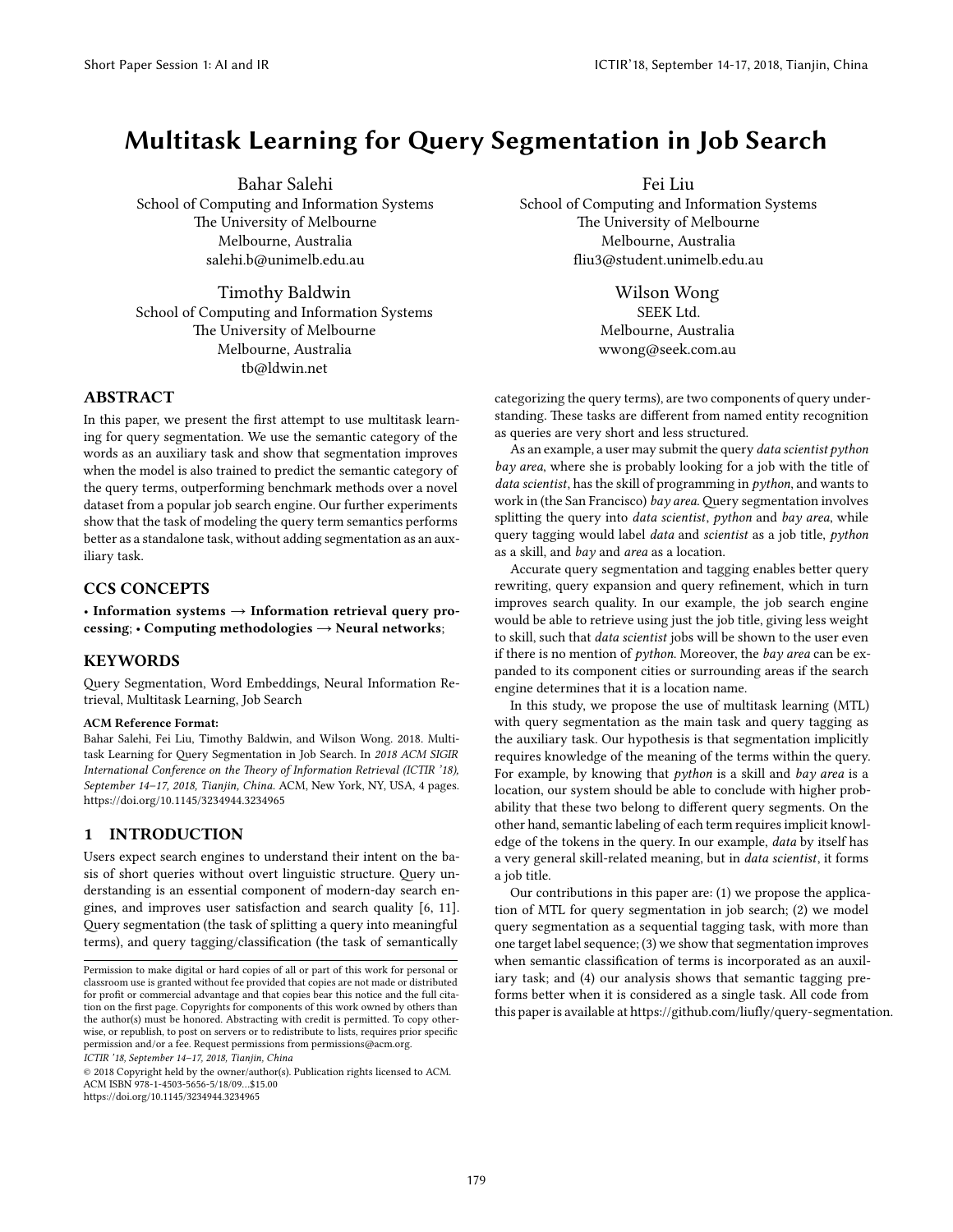# **2 LITERATURE REVIEW**

## **2.1 Query Segmentation**

Previous studies on query segmentation have mostly been based on mutual information for segment boundary detection [\[7](#page-3-3), [9](#page-3-4), [20\]](#page-3-5), or CRF-based sequence classification models[[6,](#page-3-1) [12](#page-3-6)]. There have also been studies that use handcrafted features, e.g. based on POS tags [\[3](#page-3-7)].

[[10](#page-3-8)] is the most similar work to this study, and based primarily on the findings of [\[15\]](#page-3-9), where word2vec-based word embeddings [[18](#page-3-10)] were shown to implicitly capture the co-occurrence of words, meaning that the components of a given collocation tend to be assigned similar representations. For each pair of words in a query, [[10](#page-3-8)] use a classifier to predict whether there should be a segmentation boundary between them or not, based on the word embeddings of the two words in each pair. Our study is different to that of [[10](#page-3-8)] as they focus on segmentation only, while we target both segmentation and semantic tagging, and they use a large (50K) handtagged set of queries, while we use a smaller, noisier training set, automatically sourced from a knowledge based method (explained in Section [4.1\)](#page-1-0).

## **2.2 Multitask learning**

Multi task learning (MTL) has received a lot of attention recently, and has been shown to be useful in many NLP tasks[[4,](#page-3-11) [13](#page-3-12), [16](#page-3-13), [17](#page-3-14)], especially when training data is limited [\[2](#page-3-15)]. In most MTL approaches, there is one main task with one or more auxiliary tasks, although some models are symmetric and involve main and auxiliary tasks of the same value. Usually in MTL models, the parameters of one or more layers of the neural network are shared between the tasks[[5](#page-3-16)]. The auxiliary tasks are shown to regularize the main task model, with the benefit of not overfitting and generalizing better [\[1](#page-3-17)]

In this study, the relatedness between the two tasks of segmentation and tagging motivates us to use a MTL approach. This study is the first attempt to use semantic categories of words to improve query segmentation.

#### **3 METHODOLOGY**

In this work, we are interested in the task of sequential tagging, with more than one target label sequence.The input typically comes in the form of sequence tuples:  $\mathcal{D} = \{(\mathbf{x}^{(n)}, \mathbf{y}^{1,(n)}, \dots, \mathbf{y}^{K,(n)})\}_{n=1}^{N}$ where  $\mathbf{x}^{(n)} = {x_1^{(n)}, \dots, x_T^{(n)}}$  $\binom{n}{T}$  is the *n*-th input sequence in  $D$  and its corresponding target label sequence  $\mathbf{y}^{k,(n)} = \{y_1^{k,(n)}, \ldots, y_T^{k,(n)}\}$  $\binom{\kappa, (n)}{T}$ for the *k*-th task. For notational convenience, hereinafter we omit the superscript denoting the *n*-th example.

Motivated by the benefits of MTL and the inter-dependency between the two tasks of query segmentation and tagging, we propose a novel architecture to model the former task with the help of the latter. Specifically, taking inspiration from the recent successes of bi-directional long short-term memory condition random fields (Bi-LSTM-CRFs) in sequential modelling [\[8](#page-3-18), [14\]](#page-3-19), we model these tasks with two task-specific CRFs, both taking input from a shared Bi-LSTM.

More formally, we first convert every element in a sequence **x** into its embedding  $\mathbf{x}_t = \Phi(x_t)$ , resulting in a sequence  $\{\mathbf{x}_1, \dots, \mathbf{x}_T\}$ . Here,  $\Phi(\cdot)$  is an encoding function, mapping the input  $x_t$  into a vector  $\mathbf{x}_t \in \mathbb{R}^h$ .

Next, this sequence of embeddings is taken as input to a forwardpass and backward-pass LSTM to generate a forward-pass representation  $\overrightarrow{h}_t$  and forward-pass representation  $\overrightarrow{h}_t$ , respectively.  $\overrightarrow{h}_t$ and  $\overleftarrow{h}_t$  are then fed into a CRF layer:

<span id="page-1-1"></span>
$$
s(\mathbf{x}, \mathbf{y}^k) = \sum_{t=0}^T A_{y_t^k, y_{t+1}^k}^k + \sum_{t=1}^T P_{t, y_t^k}^k
$$
 (1)

where  $A^k \in \mathbb{R}^{|\mathcal{Y}^k| \times |\mathcal{Y}^k|}$  is the CRF transition matrix for the *k*-| th task,  $|\mathcal{Y}^k|$  is the size of the *k*-th label set, and  $P^k \in \mathbb{R}^{T \times |\mathcal{Y}^k|}$ | is a linearly transformed matrix from the forward and backward representations:

$$
(P_{t,:}^k)^{\top} = \overrightarrow{W}_{hp}^k \overrightarrow{h}_t + \overleftarrow{W}_{hp}^k \overleftarrow{h}_t + b_p^k
$$

where  $\overrightarrow{W}_{hp}^k, \overleftarrow{W}_{hp}^k \in \mathbb{R}^{\vert \mathcal{Y}^k \vert \times h}$  with *h* being the size of  $\overrightarrow{h}_t$  and  $\overleftarrow{h}_t$ . While  $P_{i,j}^k$  represents the score of the *j*-th tag at time *i*,  $A_{i,j}^k$  denotes the transition score from the *i*-th tag to the *j*-th tag. The probability of the true sequence can be calculated with the scoring function in Equation([1\)](#page-1-1) by normalising the score of the true sequence with the sum of scores of all possible sequences  $\tilde{\mathbf{y}}^k$ :

$$
p(\mathbf{y}^k|\mathbf{x}) = \frac{\exp(s(\mathbf{x}, \mathbf{y}^k))}{\sum_{\tilde{\mathbf{y}}^k \in \mathbf{Y}_{\mathbf{X}}^k} \exp(s(\mathbf{x}, \tilde{\mathbf{y}}^k))}
$$

The model is trained to maximise the probability of the gold label sequence. Given that we are interested in the two tasks of query segmentation and tagging (tasks 1 and 2 respectively), we make use of an  $\alpha$  value to manually control the balance between the two in the loss function:

$$
\mathcal{L} = (1 - \alpha) \times \log p(\mathbf{y}^1 | \mathbf{x}) + \alpha \times \log p(\mathbf{y}^2 | \mathbf{x})
$$

where  $p(\mathbf{y}^k|\mathbf{x})$  is calculated using the forward–backward algorithm. Note that the model is fully end-to-end differentiable and the two tasks are trained jointly using 20% of the data as dev set.

At test time, the model predicts the output sequence with maximum a posteriori probability:  $\hat{\mathbf{y}}^k = \argmax_{\tilde{\mathbf{y}}^k \in \mathbf{Y}_\mathbf{x}^k} p(\tilde{\mathbf{y}}^k|\mathbf{x}).$  Since we are only modelling bigram interactions, we adopt the Viterbi algorithm for decoding.

#### **4 EXPERIMENTAL RESULTS**

## <span id="page-1-0"></span>**4.1 Data**

We extracted our experimental data from the query log and job list-ing of the SEEK commercial job search engine.<sup>[1](#page-1-2)</sup> The words in each query are labeled as one of the 6 categories, which are the most common categories in our data: skill (e.g., *python, revit*), job ti-TLE (e.g., *software engineer, cleaner*), LOCATION (e.g., *bay area, Mel*bourne), SENIORITY (e.g., *apprentice, entry level*), WORK TYPE (e.g., *night shift, contract*), and company name (e.g., *Microsoft, McDonalds*).

To construct the training and development sets, we randomly sampled 7600 queries from among the most common queries. To

<span id="page-1-2"></span> $1$ No personally identifiable information was used in our experiments.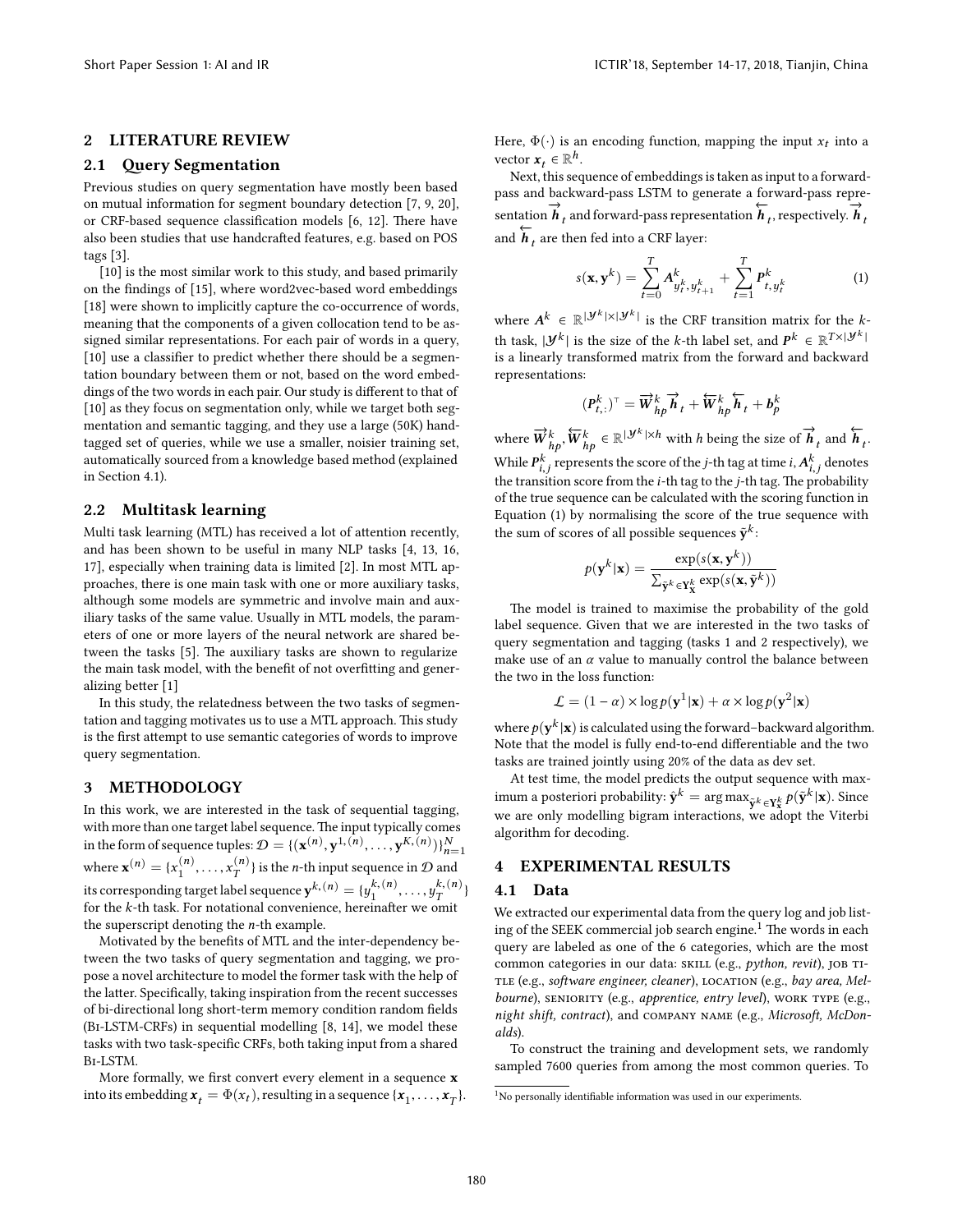<span id="page-2-1"></span>

|                  |       | Semantic Category |          | Segmentation |       |        |                |  |
|------------------|-------|-------------------|----------|--------------|-------|--------|----------------|--|
| Method           | Acc   | micro F1          | macro F1 | Acc          | Prec  | Recall | F <sub>1</sub> |  |
| $\alpha = 0.00$  |       |                   |          | 91.80        | 82.98 | 78.39  | 80.62          |  |
| $\alpha = 0.33$  | 77.38 | 77.50             | 68.90    | 92.46        | 87.50 | 80.90  | 84.07          |  |
| $\alpha = 0.50$  | 79.67 | 79.67             | 62.80    | 91.80        | 85.64 | 77.89  | 81.58          |  |
| $\alpha = 0.66$  | 76.72 | 76.72             | 65.59    | 91.80        | 85.08 | 77.39  | 81.05          |  |
| $\alpha = 1.00$  | 79.67 | 79.67             | 64.23    |              |       |        |                |  |
| Rule-based       | 48.52 | 64.07             | 57.31    | 82.95        | 58.13 | 73.71  | 65.00          |  |
| <b>CRESUITE</b>  |       |                   |          | 87.21        | 75.62 | 60.80  | 67.41          |  |
| $[10]$           |       |                   |          | 91.80        | 83.60 | 79.40  | 81.44          |  |
| <b>IOBTAGGER</b> | 78.69 | 78.69             | 67.21    | 90.49        | 86.34 | 79.40  | 82.72          |  |

**Table 1: Test results on all data**

<span id="page-2-2"></span>

|           |          | Semantic Category |          |          |  | Segmentation |       |        |                |  |
|-----------|----------|-------------------|----------|----------|--|--------------|-------|--------|----------------|--|
| Frequency | $\alpha$ | Acc               | micro F1 | macro F1 |  | Acc          | Prec  | Recall | F <sub>1</sub> |  |
| Very low  | 0.00     |                   |          |          |  | 88.61        | 78.26 | 70.59  | 74.23          |  |
|           | 0.33     | 68.35             | 68.35    | 43.67    |  | 89.87        | 81.40 | 68.63  | 74.47          |  |
| Low       | 0.00     |                   |          |          |  | 89.58        | 76.67 | 82.14  | 79.31          |  |
|           | 0.33     | 72.91             | 72.91    | 42.81    |  | 91.67        | 78.57 | 78.57  | 78.57          |  |
| High      | 0.00     |                   |          |          |  | 89.87        | 85.71 | 75.00  | 80.00          |  |
|           | 0.33     | 69.62             | 69.62    | 59.36    |  | 89.87        | 85.71 | 75.00  | 80.00          |  |
| Very high | 0.00     |                   |          |          |  | 91.21        | 83.02 | 74.58  | 78.57          |  |
|           | 0.33     | 82.41             | 82.41    | 58.47    |  | 95.60        | 92.73 | 86.44  | 89.47          |  |

**Table 2: Test results on queries with varying frequency**

automatically label this data, we used a pre-existing API to a jobspecific knowledge base, which uses simple longest string match relative to the knowledge base content to label each query token, subject to the following priority: SENIORITY, WORK TYPE, SKILL, JOB title, company, location. For example, in the case of *chicago university*, *chicago* would be labeled as company rather than location, and in the case of *java developer*, *java* is labeled as SKILL, despite *java developer* being a job TITLE, because SKILL has a higher priority.

Any knowledge-based method suffers from a recall problem: with rapid changes in the job market, especially in the emergence of new companies, job titles and skills, the knowledge base inevitably becomes stale. To counter this issue, we removed all tokens from the training queries which are not contained in the knowledge base. Despite the noisy and incomplete data, we use it as training data for our multi-task learning approach, which is known to be effective when training data is scarce.

Our test data set of 200 queries was randomly sampled, stratified based on frequency in the query log.[2](#page-2-0) The queries were first labeled using the knowledge base API, and then manually checked and post-corrected. From the 200 selected queries, we chose to discard 40 because they contained a term that did not belong to any of the 6 common semantic categories which are the focus of this study (such as person's name, phone number, job id, or very general terms such as *water*). In the case of misspellings, we labeled

as if the correct spelling were used. In the case of *cientist*, e.g., we would label it as if it were *scientist*.

# **4.2 Baselines**

To compare our proposed method with previous research, we use four baselines. Our first baseline is the rule-based method use to automatically label the training data. The second baseline is based on the work of[[10\]](#page-3-8), where the concatenated embeddings of each adjacent token bigram in the query are fed into a logistic regression classifier to label segmentation boundaries. We select CRFsuITE [\[19](#page-3-20)] as our third baseline, taking word embeddings as feature input. In our fourth baseline (IOBTAGGER), we use BiLSTM+CRF as a single-task classifier, combining the segmentation and class category labels using IOB tags, akin to chunking or named entity recognition.

Word embeddings were trained over a corpus of job ads, containing a total of 422 million tokens. We used the CBOW variant of word2vec [\[18\]](#page-3-10), to generate 300-dimensional embeddings, with all other hyperparameters set to the default.

# **4.3 Evaluation**

The results of our experiment are shown in Table [1.](#page-2-1)CRFsuITE, [[10](#page-3-8)] and our method with  $\alpha = 0$  are segmentation-only methods, and therefore there are no results for semantic category prediction. On the other hand, when  $\alpha = 1$ , our proposed method becomes a

<span id="page-2-0"></span><sup>&</sup>lt;sup>2</sup>50 random samples selected from each quartile